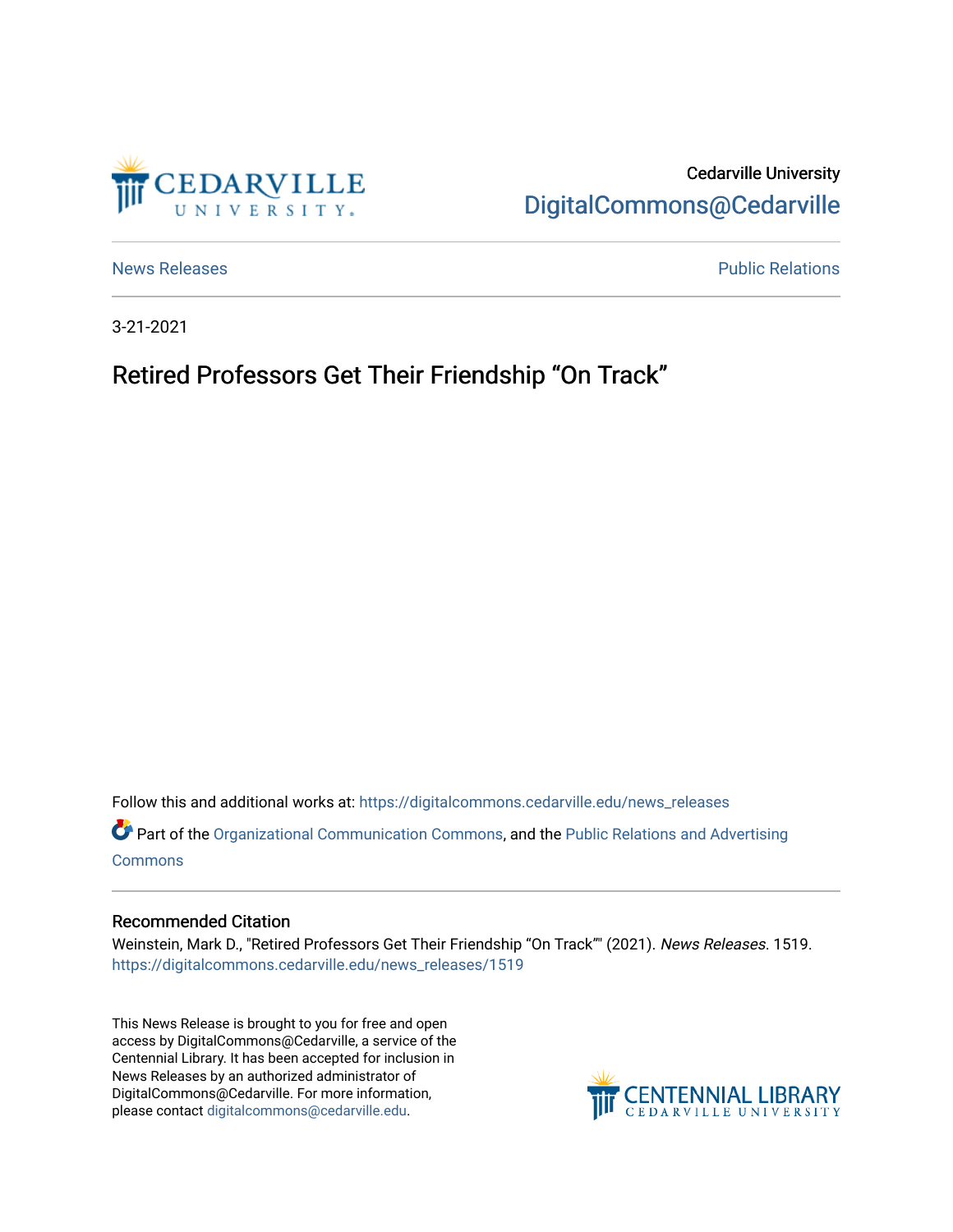#### **FOR IMMEDIATE RELEASE March 21, 2022**

**CONTACT:** Mark D. Weinstein Executive Director of Public Relations [937-766-8800](tel:937-766-8800) (o) [937-532-6885](tel:937-532-6885) (m) [Mweinstein@cedarville.edu](mailto:Mweinstein@cedarville.edu) @cedarvillenews

## **Retired Professors Get Their Friendship "On Track"**

**CEDARVILLE, OHIO --** How do two retired longtime Cedarville University faculty colleagues keep their friendship on track? Without driving each other loco(motive)? Can you guess where all these railroad puns are heading?

[Dr. Dennis Sullivan](https://www.cedarville.edu/center-for-bioethics/staff-profiles/sullivan-dennis) is a former practicing surgeon and missionary who taught human biology, bioethics, pharmacy ethics and pharmacy law courses and served as director of the Center for Bioethics until 2019. [Dr. Charles Clevenger](https://www.cedarville.edu/academic-schools-and-departments/music-and-worship/music/faculty/clevenger-charles) retired in 2017. He is a watercolorist and retired concert pianist who taught watercolor and piano courses and created the Introduction to the Humanities course that all of the university's undergraduate students take. They were friends while teaching together, but their commitments to career, family and church left little time to explore shared interests or spend time outside the university. "The only way I knew Dennis was as a professor," Clevenger said. "Our disciplines had nothing to do with one another, and we didn't have any free time."

That changed in 2019, when Clevenger was attending a train show in Springfield, Ohio.

"I saw this kind of hefty dude with a beard from a distance," Clevenger said. "I thought it'd be funny if I walked up to this guy and it was Dennis. He turned around, and there he stood."

They learned they both enjoy working with N scale model trains. Their talents also complement one another. Clevenger is more familiar with the history of model trains and how to operate them, and he uses his artistic skills in designing sets. Sullivan comes with a background in woodworking and electronics.

Each professor has his own unique setup. Clevenger named his railroad the Scioto Valley System, and he modeled it after the railroads around the Ohio River in the late 1950s. He posts pictures of his set and others, including Sullivan's, at [facebook.com/RailRoadDoctors.](https://www.facebook.com/RailRoadDoctors/)

Sullivan's railroad is called the Kanawha Valley Railroad, loosely modeled after locations in northern West Virginia.

While both enjoy model railroading, their shared hobby has also allowed Sullivan and Clevenger to grow closer in other ways. They work out together at the YMCA, discuss current events in their lives and pray with one another. Sullivan was able to use his medical expertise to help Clevenger develop a workout routine after a stroke, and Clevenger puts on musical performances for Sullivan.

"Our lives are richer than we thought they'd be, and it got this jump-start because of little model trains," Clevenger said. "My life is better because I know him, but I only know him that way because we hobby together."

Both Sullivan and Clevenger agreed that investing in their friendship has been worth it.